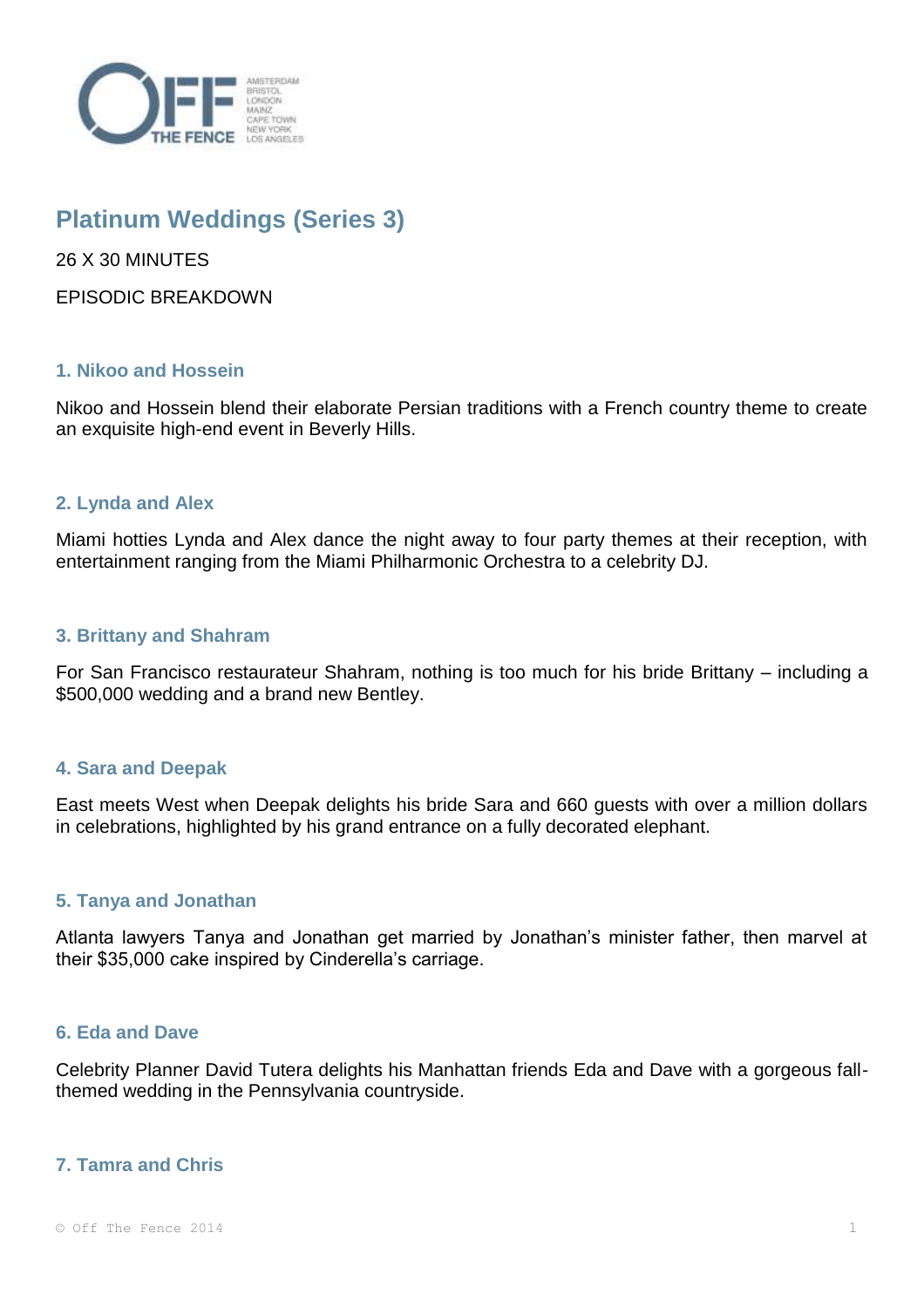Tamra and Chris enjoy a five-day affair including deep-sea fishing, lounging at the famed Nikki Beach, and getting married on a bluff overlooking the ocean during their spectacular Cabo San Lucas destination wedding.

## **8. Liane and Danny**

It's hard to top a \$250,000 engagement ring, but Liane and Danny do when they transform their own beachfront estate into an impressive wedding extravaganza with massive tents, spectacular lighting, and an acrylic dance floor over their swimming pool.

## **9. Valentina and Shail**

This fashion industry couple fell in love ten years ago, and finally Italian bride Valentina and her Indian groom Shail tie the knot in an architectural gem in Florida.

# **10. Kristin and Gary**

Friends and family enjoy snowy activities before entering a beautiful ski lodge for Kristin and Gary's winter wonderland wedding in Colorado.

## **11. Danielle and Todd**

Old Hollywood meets Art Deco when planner Kevin Covey helps Danielle and Todd transform Los Angeles' storied Millennium Ballroom into an elegant dream.

#### **12. Sajid and Gabe**

An Asian/Cuban fusion theme and plenty of New Years Eve festivities keeps Sajid and Gabe's reception rocking all night.

#### **13. Andrea and Glenn**

Andrea and Glenn celebrate their nuptials in style with a 1920s Great Gatsby themed wedding in a glittering vintage car museum.

#### **14. Carly and Jason**

Carly and Jason's love story comes full circle as they celebrate their nuptials in the Austin, Texas Ritz Carlton where they met and got engaged.

#### **15. Kimberly and Bryan**

Beautiful all-white flowers and décor create a romantic and traditional affair for this very sweet couple.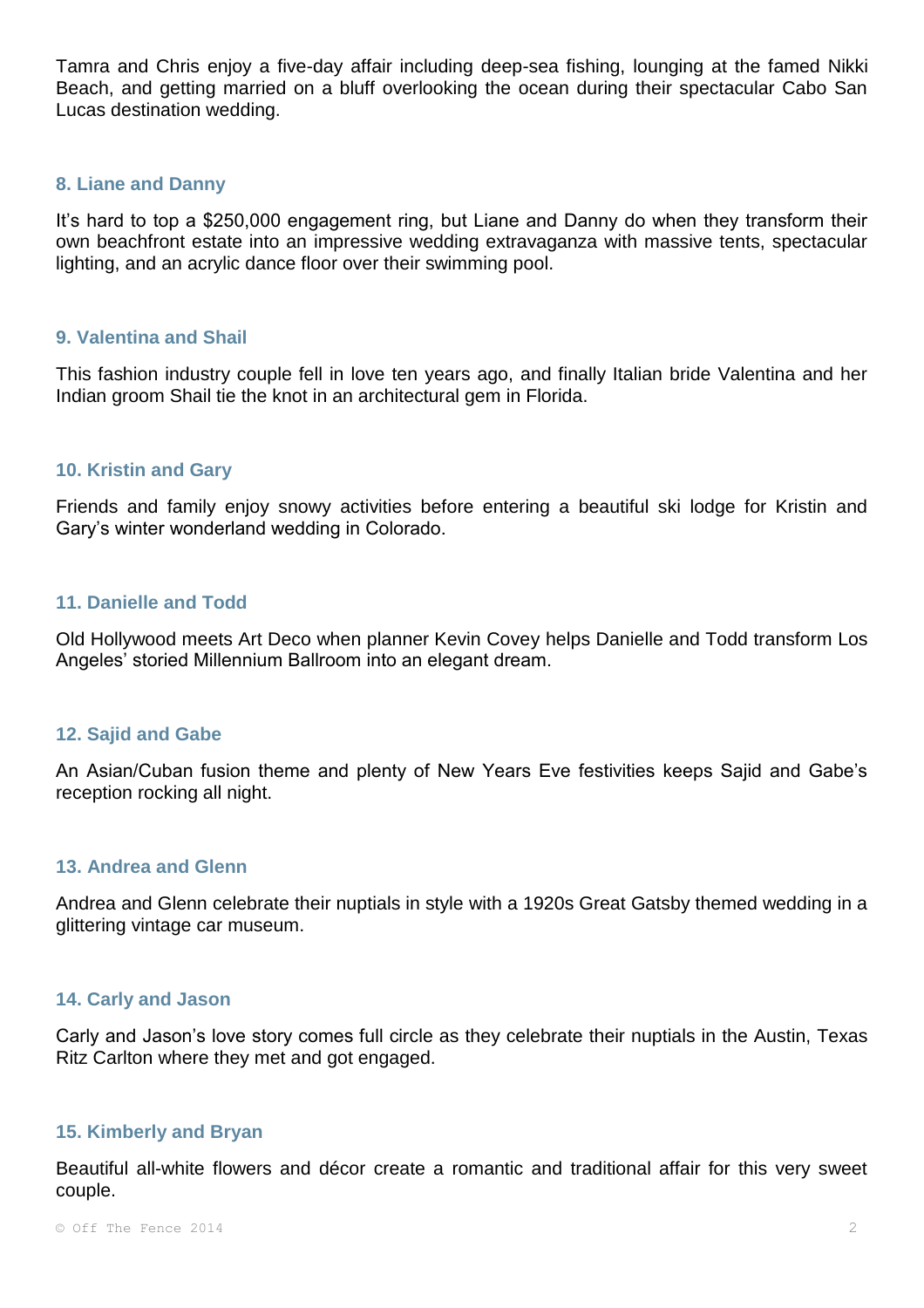#### **16. Kelly and Thomas**

Carolina Panthers football player Thomas Davis and his bride Kelly Stokes tie the knot in regal style.

## **17. Amy and Ryan**

A private waterfront estate in Florida is the backdrop for the marriage of a young, hot, and fabulous couple.

#### **18. Laura and Peter**

This unique wedding incorporates everything from California wine country, to a cherry blossom motif, to a traditional Chinese wedding dress.

## **19. Apple and Tony**

A Los Angeles club owner surprises his sexy model fiancé with a \$215,000 diamond bracelet.

#### **20. Amy and David**

A Los Angeles club owner surprises his sexy model fiancé with a \$215,000 diamond bracelet.

## **21. Karen and Tom**

This Florida Keys extravaganza blends two families amid a backdrop of stunning décor and fabulous party favours.

#### **22. Nicole and Ryan**

This ultra-modern South Beach wedding features a cocktail hour, reception and lounge bathed in deep blue and purple décor.

#### **23. Sheila and Santosh**

With 900 guests, three days of festivities, and \$150,000 worth of jewellery, Sheila and Santosh make sure their Houston wedding really shines.

#### **24. Ariel and Joe**

Every glamorous detail is executed to perfection in a wedding where the bride is also the planner.